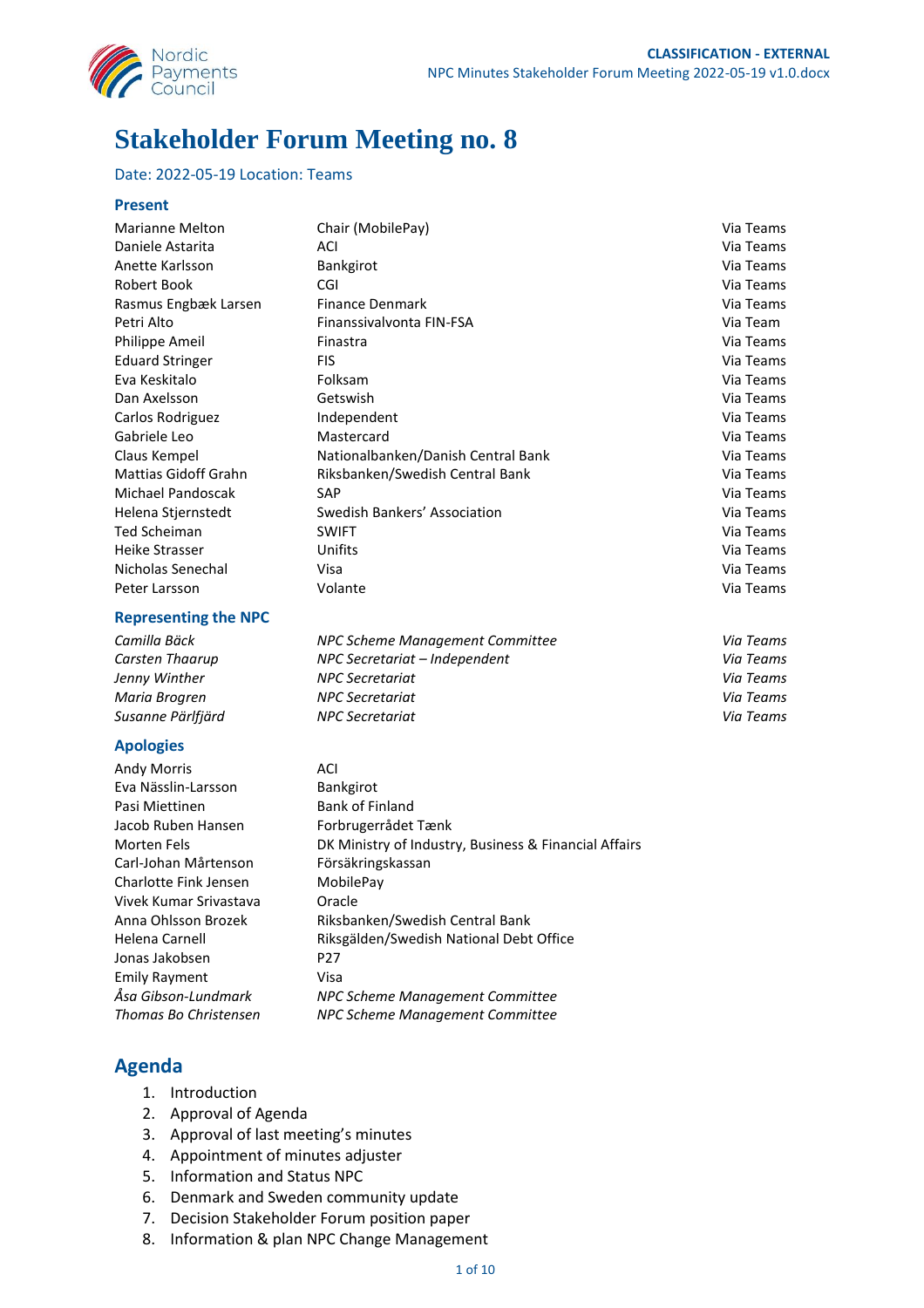

- 9. Information & plan NPC Confirmation of Payee
- 10. Meetings and work plan 2022
- 11. Open discussion questions and comments
- 12. Any other business
- 13. Next meetings
- 14. Closing

#### **1. Introduction**

Marianne Melton, chair of NPC Stakeholder Forum, opened the meeting and welcomed all. Extra welcome to new members in the forum, Petri Alto Finnish FSA and Nicolas Senecha from Visa. Anette Karlsson from Bankgirot and Mattias Gidoff Grahn from Riksbanken being alternates on this meeting.

## **2. Approval of Agenda**

Agenda was approved with no additions.

#### **3. Approval of last meeting minutes**

Last meeting's minutes were approved.

#### **4. Appointment of minutes adjuster**

Dan Axelsson Getswish, was chosen to be the meeting's minutes adjuster.

#### **5. Information and Status NPC**

Jenny Winther informed about the NPCs ongoing work as per slide 5 in the meeting presentation.

For general information Jenny informed about:

- NPC have two new members: Avanza Bank & Northmill Bank
- NPC held 2 information meetings on March 29<sup>th</sup> and 31<sup>st</sup>, around 120 participants in total. Information such as when in time banks need to become members and adhere to the schemes was given.

The last Scheme Management Committee (SMC) meeting was held April 7<sup>th</sup> and decision to start public consultation for Confirmation of Payee Rulebook was taken. The consultation will be ongoing from April 25<sup>th</sup> until August 15<sup>th</sup>.

NCT & NCT Inst WG is working with ongoing change management and preparing for publication of 2023 version Rulebooks. More information about this under agenda point 8. The working group is also following work for One-Leg Out transactions (OLO) in EPC and is investigating the potential need for OLO in the Nordics.

NPC Request-to-Pay WG is following the work within EPC SRTP WG and giving input from the Nordics. EPC will in end of May make a public consultation of the version 3.0 of the STRP Scheme.

NPC Confirmation of Payee WG is waiting for outcome of the public consultation. Work ongoing for API specifications.

NPC Legal Support Group has finalised their legal review of the changes in NCT & NCT Inst Rulebook version 2023.

NPC Risk Management Support Group are focusing on updating Risk Management Annexes for NCT & NCT Inst Rulebooks based on all changes in the 2023 versions of the Rulebooks.

Edward Stringer asked about if there is a whitepaper for OLO that can be shared, Maria referred to EPC website for more information[: \[Instant\] Euro One-Leg Out Credit Transfer Arrangement Rulebook](https://www.europeanpaymentscouncil.eu/sites/default/files/kb/file/2022-01/EPC145-21%20%5BInstant%5D%20Euro%20One-Leg%20Out%20Credit%20Transfer%20Arrangement%20Rulebook%20v0.1%20-%20for%20public%20consultation.pdf)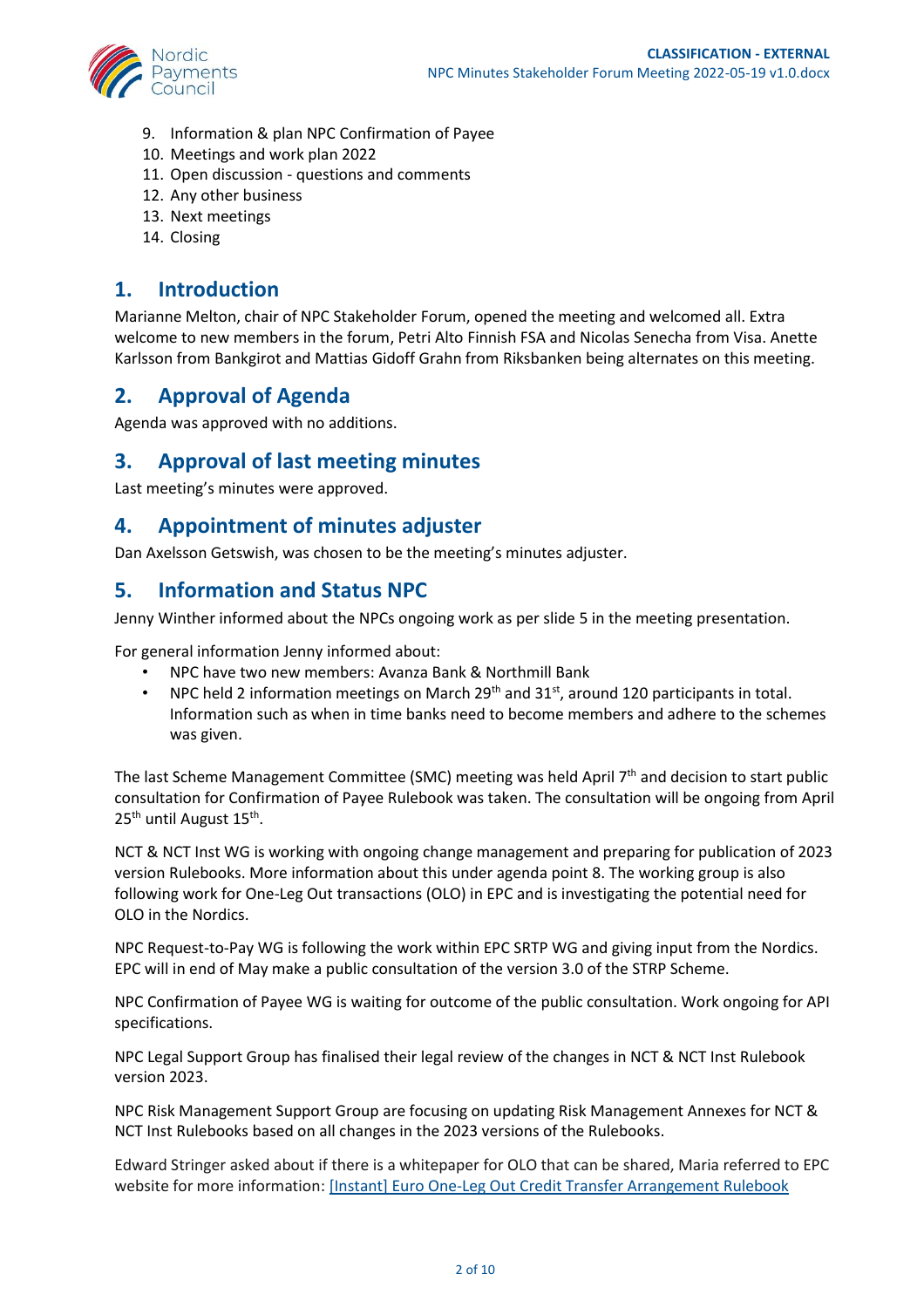

Carlos Rodriguez asked if NPC have seen an increased interest in memberships. NPC informed that there has been a fairly balanced number of applications so far, but NPC predicts that this will increase as we approach go live.

Jenny presented information about the NPCs role in the future payment infrastructure. Further, how and when banks need to become members and scheme participants, to follow the time plans set out by P27 and other initiatives ongoing, as per slide 7-10 (same slide that was presented on NPC Information meetings).

Carlos Rodriguez asked if there is a cost in relation to becoming a member. There is no cost for becoming a member and scheme participants, but there is a yearly membership fee.

The focus for NPC going forward is to make sure that the scheme will be taken into use.

## **6. Denmark and Sweden community update**

**Helena Stjernstedt, Swedish Bankers' Association** gave a status update from the Swedish community, as er slide 13 in the meeting presentation.

**Q4 (Nov) 2024** -the final stage of the transformation all transactions processed according to the new Rulebook after this milestone, including replacement of Autogiro (Swedish direct debit service). **Q4 (30 Nov.) 2024** -participants in RIX-INST must be able to receive "standard settlement payments" (not SWISH) that come via RIX-INST

**Q4 2024** – contract negotiations prior to (possible/nor decided yet) introduction of T2/T2S (The Swedish Riksbank)

**Q4 2024** - the work with the transition in central bank system (The Swedish Riksbank) from Swift MT to MX ISO 20022 RTGS is ongoing with planned go live Q1-Q2 2025)

Carlos Rodriguez, asked about dependencies to P27 for milestone for the replacement of Swedish Autogiro and Helena acknowledges that it is in fact a strong dependence.

Mattias Gidoff Grahn added that RIX Inst goes live 23 of May 2022 and Swish payment flow will migrate during Q1 2023.

Helena concluded that Sweden has busy time ahead, all involved parties will need to allocate resources for the above activities and several others with earlier end- dates (SEK Batch go-live Q2-2023 & Euroclear's transition to new solution Q3-Q4 2023 etc.).

**Rasmus Engbæk Larsen, Finance Denmark** gave a status update from the Danish community, as per slide 15-18 in the meeting presentation.

Rasmus showed the Danish transformation program and highlighted two important milestones:

- 1. Migration to T2 platform in Easter 2025.
- 2. Transition from the current clearing systems to the new P27 platform.

Ramus also presented the Danish sector plan including all activities for the coming years. A very strict and critical time plan, which needs to be robust to absorb all the critical initiatives. The plan for migration to P27 is based on "big bang" and does only allow for fall forward.

. One critical part is the integration between P27 platform and T2 platform. DKK batch will be implemented after the migration to T2, since this is a prerequisite.

This time plan is very critical and if delays occur there will be consequences for the Danish community and banks that have other activities in plan. Ramus added that this high-level consolidated plan for the Danish sector is still in work in progress and that dates will be set hopefully during fall.

Ramus informed about the changes for BICs that are part of the migration to T2 platform, participant types, in relation to the Danish Central Bank, that Danish Banks need to relate to.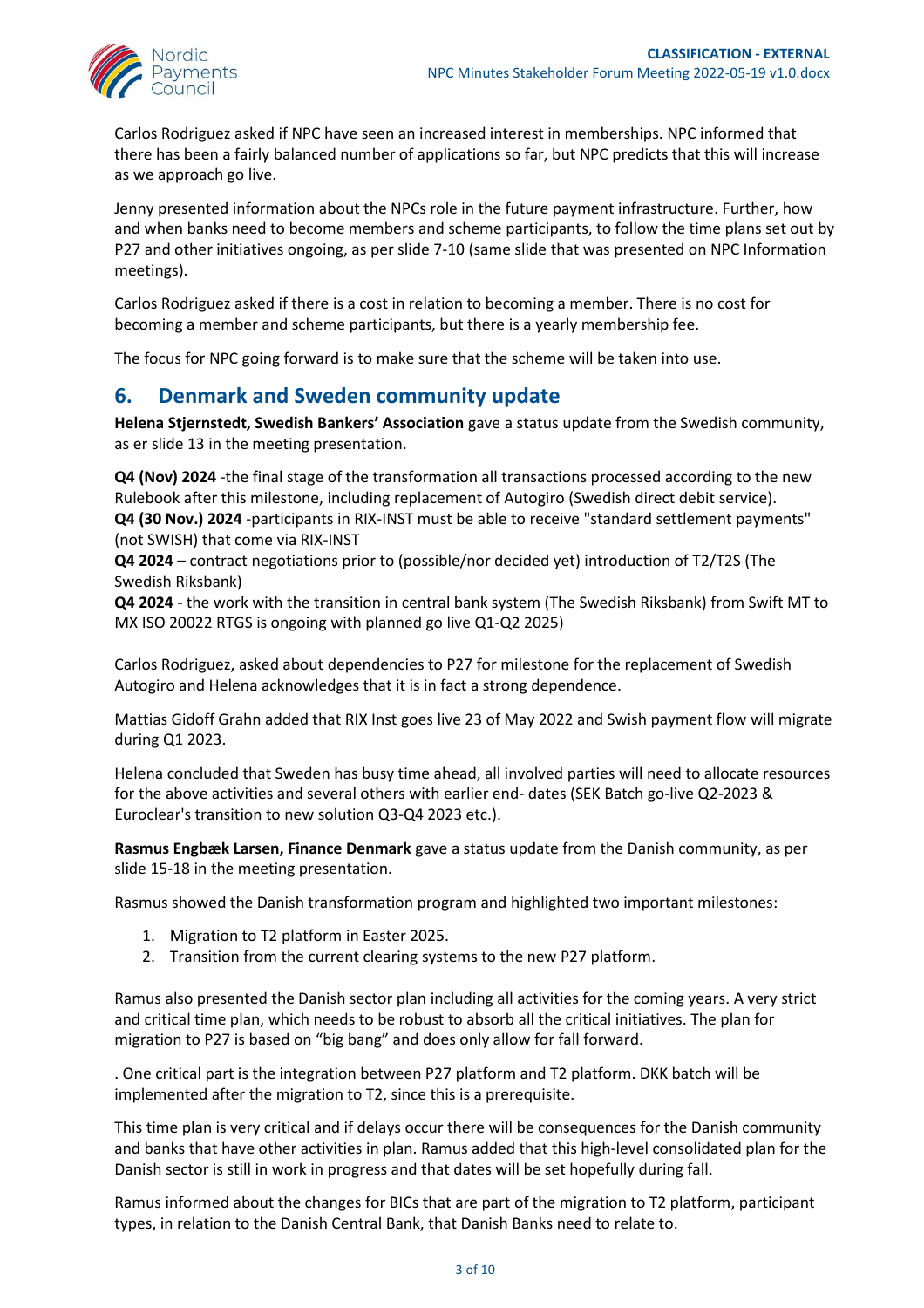

Connection to T2 platform requires a full Swift set up but there is a possibility, for smaller banks without Swift connection, to use another set up presented on side 17 in the meeting presentation.

Rasmus continued with showing the high-level consolidated plans for the Danish sector, still work in progress, and hopefully during fall the dates will be set.

Petri Alto asked about the Danish "BOKIS banks" and how they take part in this plan, Rasmus replied that negotiations are ongoing between the "BOKIS banks" and P27 and there is no public information about this to present yet.

## **7. Decision Stakeholder Forum position paper**

Jenny introduced the work done by the task force and gave a big thanks to Peter and Carols for this work. No comments or questions have been sent in via email prior to the meeting.

The Stakeholder Forum Task Force suggestion for position paper was send out as pre-read material. It has been updated with the latest assessments and suggestions from the NCT & NCT Inst WG:

• NPC099-01 NPC Stakeholder Forum position 2023 Change Proposal Payment Schemes v1.1

In addition, the two documents describing the proposed changes by the NCT & NCT Inst WG has been sent out.

- NPC009-02 NCT Rulebook 2023 Change Proposal Submission Document v0.2
- NPC090-02 NCT Inst Rulebook 2023 Change Proposal Submission Document v0.2

Riksbanken, Nationalbanken and Riksgälden have abstain to be part of this decision due to that they are authorities.

**Decision (1):** The Stakeholder Forum agreed on the document Stakeholder Forum position 2023 Change Proposal Payment Schemes for the 2023 version of NCT and NCT Inst Rulebooks.

#### **8. Information & plan NPC Change Management**

Maria informed about ongoing work with change management as per slide 22-24 in the meeting presentation.

All change requests that will be implemented in NPC Schemes 2023 version was presented on a high level. The number of change requests are not that high but some change requests like CT11/INST11 (Migration to ISO 2019 version) have a high impact, especially on the Implementation Guidelines.

The change management milestone overview was presented, and we are now getting closer to publication date June 20<sup>th</sup>.

#### **9. Information & plan NPC Confirmation of Payee**

Maria informed about status and ongoing public consultation for Confirmation of Payee Rulebook as per slide 27-32 in the meeting presentation.

The public consultation started April 25<sup>th</sup> and will be ongoing until August  $15<sup>th</sup>$ , 2022.

Public consultation documents published on NPC's website under [Public Consultation 2022](https://www.nordicpaymentscouncil.org/public-consultation/public-consultation-2022-confirmation-of-payee-scheme/) [Confirmation of Payee:](https://www.nordicpaymentscouncil.org/public-consultation/public-consultation-2022-confirmation-of-payee-scheme/)

- [NPC050-01 2022 NPC Confirmation of Payee Rulebook v0.9](https://www.nordicpaymentscouncil.org/media/1298/npc050-01-2022-npc-confirmation-of-payee-rulebook-version-09.pdf)
- [NPC Consultation Comments Template](https://view.officeapps.live.com/op/view.aspx?src=https%3A%2F%2Fwww.nordicpaymentscouncil.org%2Fmedia%2F1295%2Fnpc-consultation-comments-template.docx&wdOrigin=BROWSELINK)

The NPC encouraged all Stakeholders to respond, NPC wants to make sure to align with the market needs. Even an answer acknowledging the receipt of the consultation stating that there are no comments would be much appreciated.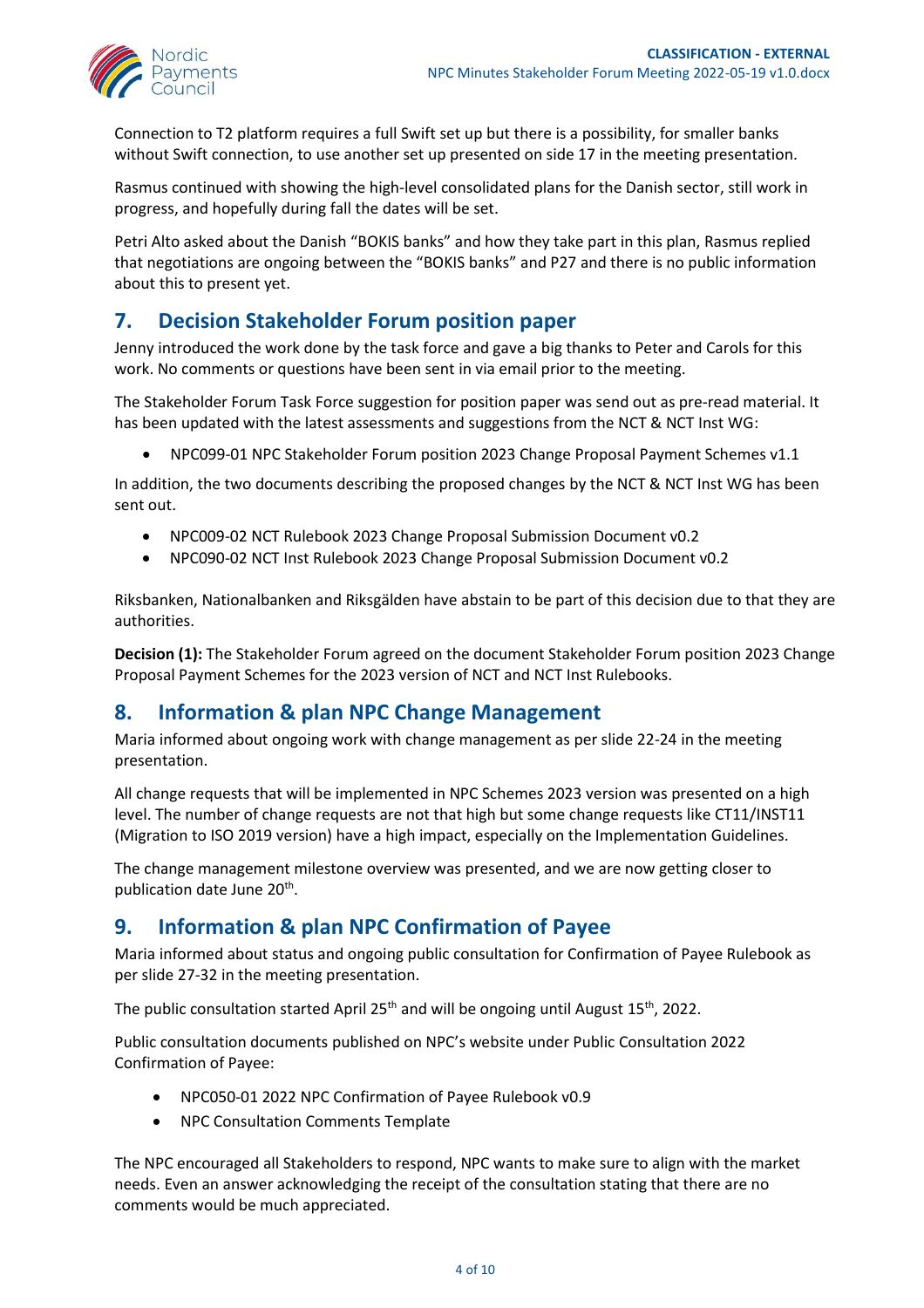

To respond, use the response template and send it to NPC using email [info@npcouncil.org,](mailto:info@npcouncil.org) at the latest August 15th, 2022.

The time plan for Confirmation of Payee work was presented and the plan is to publish and have the Confirmation of Payee Scheme in effect in November 2022.

Maria went through the outcome of the legal assessment, including GDPR, national bank secrecy laws and competition law assessments, and the benefits for Confirmation of Payee as well as go through the process flows for both single request and bulk requests Confirmation of Payee.

Daniele Astarita asked reachability and if the Confirmation of Payee Scheme will be mandatory for NCT and NCT Inst Scheme participants. NPC answered that the scheme is optional, and it is up to each eligible participant to decide if they will adhere or not.

Marianne Melton asked if there is a difference between private customers and companies/organisations for the interpretation of the national bank secrecy law. NPC answered that for Sweden no difference in the interpretation of the national laws between private and company/organisation has been identified in the assessments.

Marianne Melton also asked what will happen if Denmark get a 'no go' after legal investigation. According to the Rulebook it is always the responsibility of each of the participants to decide if they are ok with the rules and are able to adhere. Rasmus Engbæk Larsen added that the Danish community really hope that this can be solved in one way or another, even though there are challenges right now and they might need to involve Danish FSAs.

#### **10. Meetings and work plan 2022**

Jenny informed about the Stakeholder Forum's work plan for 2022 and NPC high level activities for 2022 as per slide 34-35 in the meeting presentation. Stakeholder Forum will have a formal task to make a position paper for the Confirmation of Payee Scheme later this autumn.

September meeting will be via Teams. Suggestion to discuss in the September meeting whether the November meeting could be a physical meeting.

#### Meeting September 28<sup>th</sup>

- Information regarding the publication of 2023 NCT & NCT Inst Scheme
- Discussions regarding Confirmation of Payee Rulebook

#### Meeting November 17<sup>th</sup>

• Information regarding the publication of Confirmation of Payee Rulebook

#### **11. Open discussion – questions and comments**

Jenny opened up for questions and comments from the meeting. Carsten as a Chairperson for NCT & NCT Inst WG made a big thank you to the Stakeholder Forum for the work with the position paper.

Carsten Thaarup, Chair of the NPC SMC, thanked for the Stakeholder Forum Position Paper, which will be an important part of the SMC work going forward.

Marianne also informed that this will be Jenny's last meeting since she will leave the NPC for a new employment at Handelsbanken and gave a large thank you to Jenny and best of luck in the future.

All Stakeholder Forum participant were encouraged to suggest topics or ideas relevant to discuss or to be present at the forum.

#### **12. Any Other Business**

The meeting had nothing to discuss or report.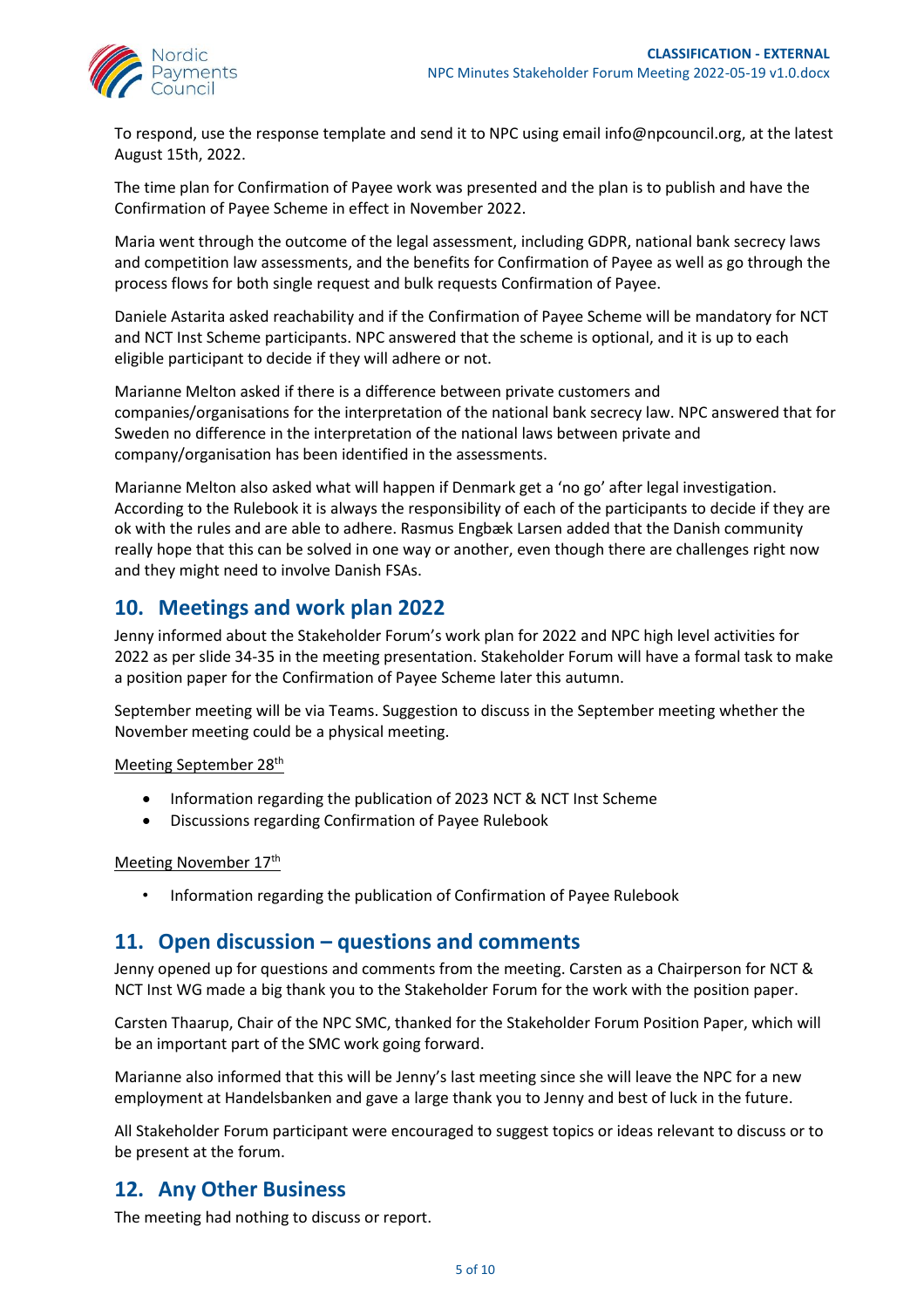



## **13. Next meetings**

Next meeting Wednesday September 28<sup>th</sup> via teams.

#### **14. Closing**

The Marianne Melton thanked all for participating and closed the meeting.

*Meeting Secretary:* Maria Brogren, Nordic Payments Council *Approved by Chair:* Marianne Melton, Chair Stakeholder Forum (MobilePay) *Adjuster of minutes:* Dan Axelsson, Getswish

## **Decision log**

| No. Decision Date Decision |                                                                          |
|----------------------------|--------------------------------------------------------------------------|
| 2022-05-19                 | The Stakeholder Forum agreed on the document Stakeholder Forum position  |
|                            | 2023 Change Proposal Payment Schemes for the 2023 version of NCT and NCT |
|                            | Inst Rulebooks.                                                          |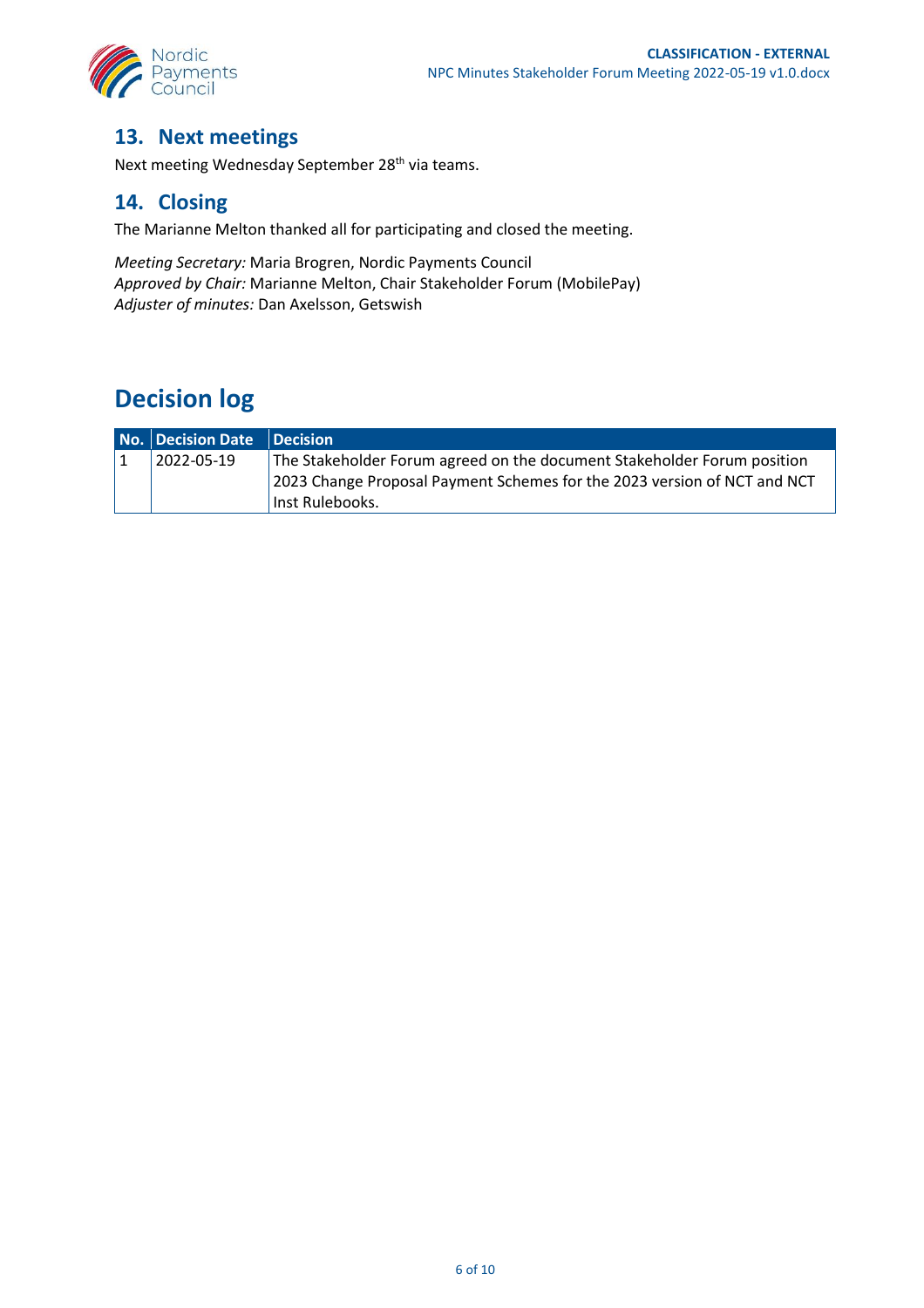

# **Glossary**

| <b>TERM</b>                                  | <b>DEFINITION</b>                                                                                                                                                                                                                                                                                                                                      |
|----------------------------------------------|--------------------------------------------------------------------------------------------------------------------------------------------------------------------------------------------------------------------------------------------------------------------------------------------------------------------------------------------------------|
| <b>ACH</b>                                   | <b>Automated Clearing House</b>                                                                                                                                                                                                                                                                                                                        |
| <b>AIS</b>                                   | Account Information Service providers                                                                                                                                                                                                                                                                                                                  |
| <b>Additional Optional Services</b><br>(AOS) | Complementary features and services based on the Scheme, as<br>described in section 2.3 of the Rulebook.                                                                                                                                                                                                                                               |
| Adherence Agreement                          | The agreement to be completed as part of the process by which an<br>entity applies to become a Participant. The agreement is found as<br>Annex I of the Rulebook.                                                                                                                                                                                      |
| Alias                                        | A pseudonym that allows to uniquely identify for instance the<br>Beneficiary account or the Beneficiary. The conversion is done<br>through a lookup in the directory used for that specific alias. Alias is<br>generated by the Beneficiary Bank and given to the Beneficiary. The<br>Beneficiary can request a change of the Alias at any given time. |
| <b>Business Identifier Code (BIC)</b>        | An 8 or 11 character ISO code assigned by SWIFT and used to identify<br>a financial institution in financial transactions.                                                                                                                                                                                                                             |
| B <sub>2</sub> C                             | Bank-to-customer                                                                                                                                                                                                                                                                                                                                       |
| <b>Credit Transfer Instruction</b>           | An instruction given by an Originator to an Originator Bank<br>requesting the execution of a Credit Transfer Transaction, comprising<br>such information as is necessary for the execution the NPC Credit<br>Transfer and is directly or indirectly initiated in accordance with the<br>provisions of the Payment Services Directive.                  |
| <b>Credit Transfer Transaction</b>           | An instruction executed by an Originator Bank by forwarding the<br>Transaction to a CSM for forwarding the Transaction to the<br>Beneficiary Bank.                                                                                                                                                                                                     |
| <b>CSM</b>                                   | Clearing and Settlement Mechanism.                                                                                                                                                                                                                                                                                                                     |
| C2B                                          | Customer-to-bank                                                                                                                                                                                                                                                                                                                                       |
| DD                                           | <b>Direct Debit</b>                                                                                                                                                                                                                                                                                                                                    |
| EBA                                          | <b>Euro Banking Association</b>                                                                                                                                                                                                                                                                                                                        |
| EBA                                          | European Banking Authority (regulatory body reporting into the<br>European Central Bank)                                                                                                                                                                                                                                                               |
| EC                                           | <b>European Commission</b>                                                                                                                                                                                                                                                                                                                             |
| EEA                                          | European Economic Area                                                                                                                                                                                                                                                                                                                                 |
| <b>EPC</b>                                   | <b>European Payments Council</b>                                                                                                                                                                                                                                                                                                                       |
| ERI                                          | <b>Extended Remittance Information</b>                                                                                                                                                                                                                                                                                                                 |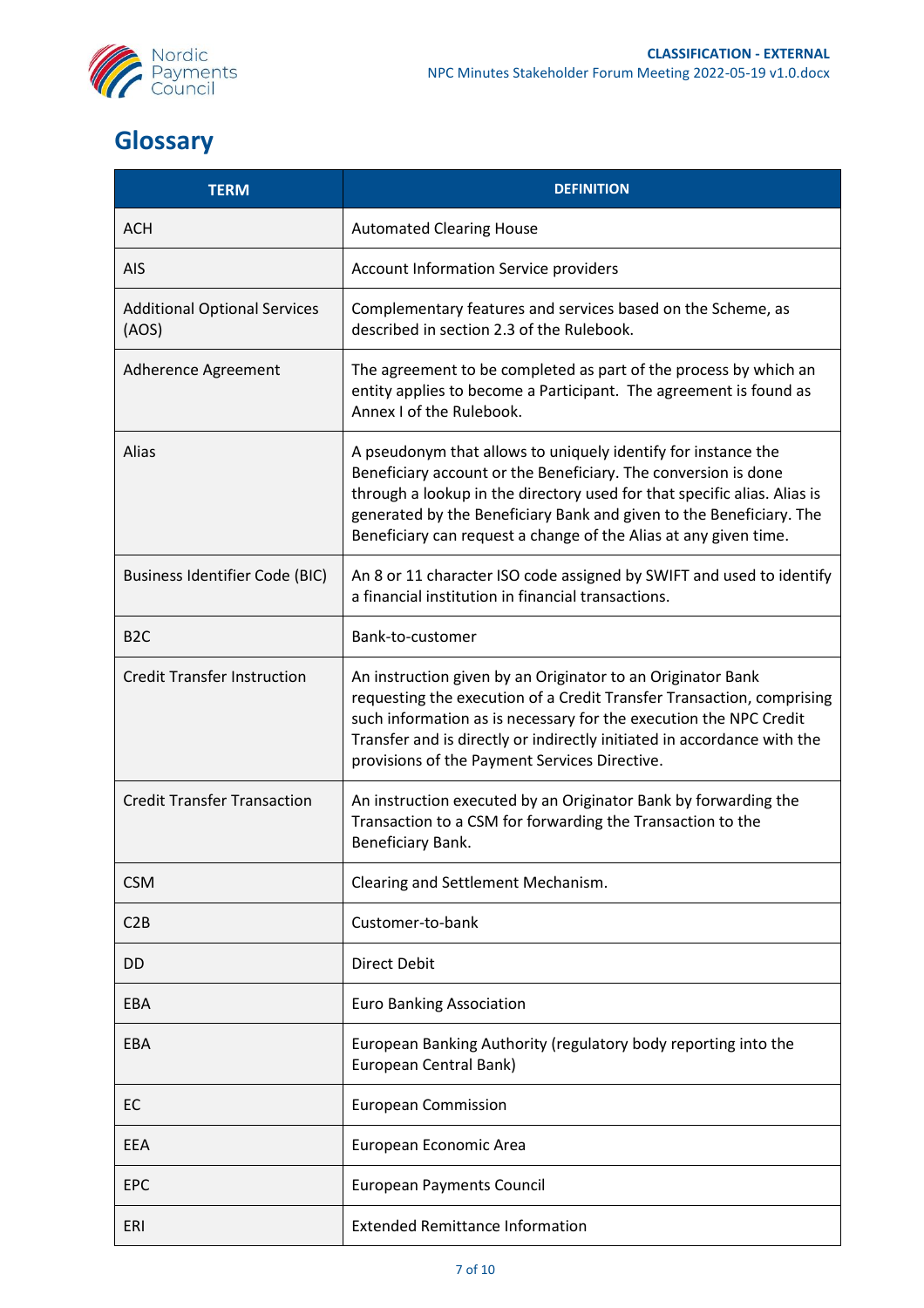

| <b>TERM</b>                                 | <b>DEFINITION</b>                                                                                                                                                                                                                                     |
|---------------------------------------------|-------------------------------------------------------------------------------------------------------------------------------------------------------------------------------------------------------------------------------------------------------|
| <b>ERI Option</b>                           | <b>Extended Remittance Information Option</b>                                                                                                                                                                                                         |
| <b>ERI Option Participant</b>               | Participant who has formally declared its participation to this option<br>to the NPC                                                                                                                                                                  |
| <b>ESA</b>                                  | <b>European Supervisory Authorities</b>                                                                                                                                                                                                               |
| EU                                          | The European Union                                                                                                                                                                                                                                    |
| Eurosystem                                  | The European Central Bank and the central banks in the Euro area<br>(incl. the non-euro based central banks as well?)                                                                                                                                 |
| <b>IBAN</b>                                 | International Bank Account Number (IBAN): uniquely identifies an<br>individual account at a specific financial institution in a particular<br>country (ISO 13616).                                                                                    |
| IG                                          | <b>Implementation Guidelines</b>                                                                                                                                                                                                                      |
| Invoicee                                    | The entity, person or company purchasing the goods or service<br>mentioned in the invoice                                                                                                                                                             |
| Invoicer                                    | The entity, person or company selling the goods or service<br>mentioned in the invoice                                                                                                                                                                |
| <b>LSG</b>                                  | <b>Legal Support Group</b>                                                                                                                                                                                                                            |
| <b>NASO</b>                                 | National Adherence Support Organisation                                                                                                                                                                                                               |
| <b>National Account Number</b><br>Structure | Nationally defined account structure, including at minimum bank<br>branch code and account number                                                                                                                                                     |
| Nordic currencies in scope for              | Denmark: DKK                                                                                                                                                                                                                                          |
| <b>NPC</b>                                  | Sweden: SEK                                                                                                                                                                                                                                           |
|                                             | Norway: NOK                                                                                                                                                                                                                                           |
| <b>NPC</b>                                  | The Nordic Payments Council                                                                                                                                                                                                                           |
| <b>NPC Bylaws</b>                           | The Bylaws of the Nordic Payments Council (NPC), as amended from<br>time to time                                                                                                                                                                      |
| NPC Credit Transfer (NCT)                   | The NPC Credit Transfer is the payment message governed by the<br>rules of the NPC Credit Transfer Scheme for making credit transfer<br>payments in the Scheme Currencies from bank accounts to other<br>bank accounts.                               |
| NPC Instant Credit Transfer<br>(NCT Inst)   | The NPC Credit Transfer is the payment message governed by the<br>rules of the NPC Instant Credit Transfer Scheme for making credit<br>transfer payments instantly (real-time) in the Scheme Currencies<br>from bank accounts to other bank accounts. |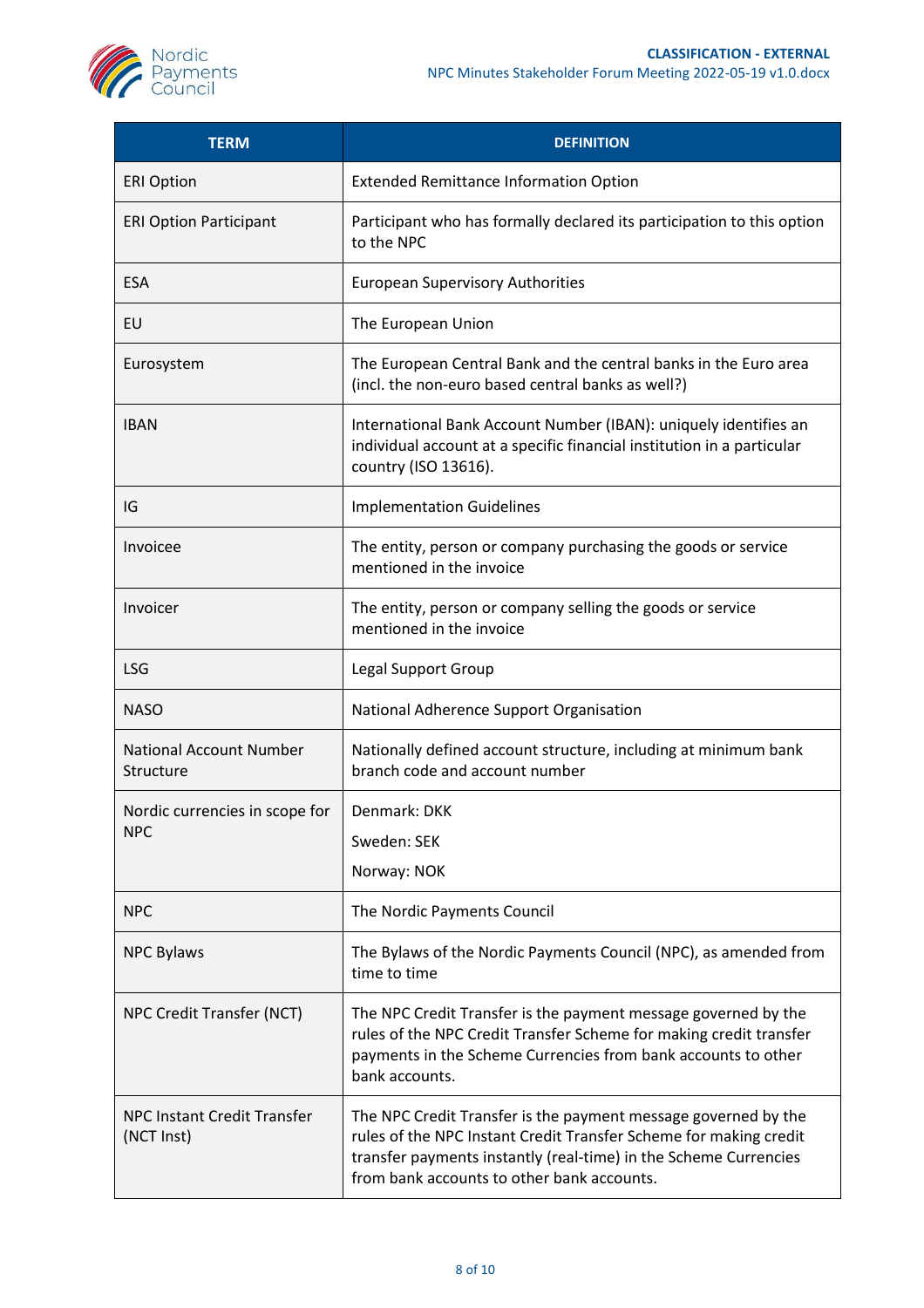

| <b>TERM</b>                                     | <b>DEFINITION</b>                                                                                                                                                                                                                                                                                                                        |
|-------------------------------------------------|------------------------------------------------------------------------------------------------------------------------------------------------------------------------------------------------------------------------------------------------------------------------------------------------------------------------------------------|
| <b>NPC SMIR</b>                                 | The Scheme Management Internal Rules, as set out in Annex II of the<br>Rulebook, and as amended from time to time.                                                                                                                                                                                                                       |
| <b>OLO</b>                                      | One-leg-out transactions. OLO transaction are payments where one<br>of the payment service providers (PSPs) are not located in the<br>geographical area of the schema (e.g. SEPA, NPC)                                                                                                                                                   |
| PAD                                             | <b>EU Payment Account Directive</b>                                                                                                                                                                                                                                                                                                      |
| <b>Payment Services Directive</b><br>(PSD)      | Directive (EU) 2015/2366 of the European Parliament and of the<br>Council of 25 November 2015 on payment services in the internal<br>market, amending Directives 2002/65/EC, 2009/110/EC and<br>2013/36/EU and Regulation (EU) No 1093/2010, and repealing<br>Directive 2007/64/EC (PSD 2).                                              |
| PI                                              | <b>Payment Institutions</b>                                                                                                                                                                                                                                                                                                              |
| PIS                                             | Payment Initiation Service providers                                                                                                                                                                                                                                                                                                     |
| <b>PSP</b>                                      | Payment Service Provider                                                                                                                                                                                                                                                                                                                 |
| <b>RMA</b>                                      | Risk Management Annex (being developed for all operational NPC<br>schemes)                                                                                                                                                                                                                                                               |
| <b>RTP</b>                                      | Request-to-pay                                                                                                                                                                                                                                                                                                                           |
| <b>Scheme Management</b><br>Committee, or "SMC" | The NPC body that according to the NPC Bylaws is responsible for<br>performing the NPC Scheme Management Functions as stipulated in<br>the NPC SMIR.                                                                                                                                                                                     |
| <b>SCT Rulebook</b>                             | The SEPA Credit Transfer Scheme Rulebook, as amended by the EPC<br>from time to time.                                                                                                                                                                                                                                                    |
| <b>SCT Inst Rulebook</b>                        | The SEPA Instant Credit Transfer Scheme Rulebook, as amended by<br>the EPC from time to time.                                                                                                                                                                                                                                            |
| <b>SEPA</b>                                     | The Single Euro Payment Area (SEPA) is the area where citizens,<br>companies and other economic actors will be able to make and<br>receive payments in euro, within all the EU Member States, whether<br>between or within national boundaries under the same basic<br>conditions, rights and obligations, regardless of their location. |
|                                                 | SEPA shall be deemed to encompass the countries and territories<br>which are part of the geographical scope of the SEPA Schemes, as<br>listed in the EPC List of SEPA Scheme Countries (see Reference [11]),<br>as amended from time to time.                                                                                            |
| <b>SMIR</b>                                     | Scheme Management Internal Rules (separate annex of any rulebook<br>published explaining e.g. how to influence/suggest amendments to<br>the schemes)                                                                                                                                                                                     |